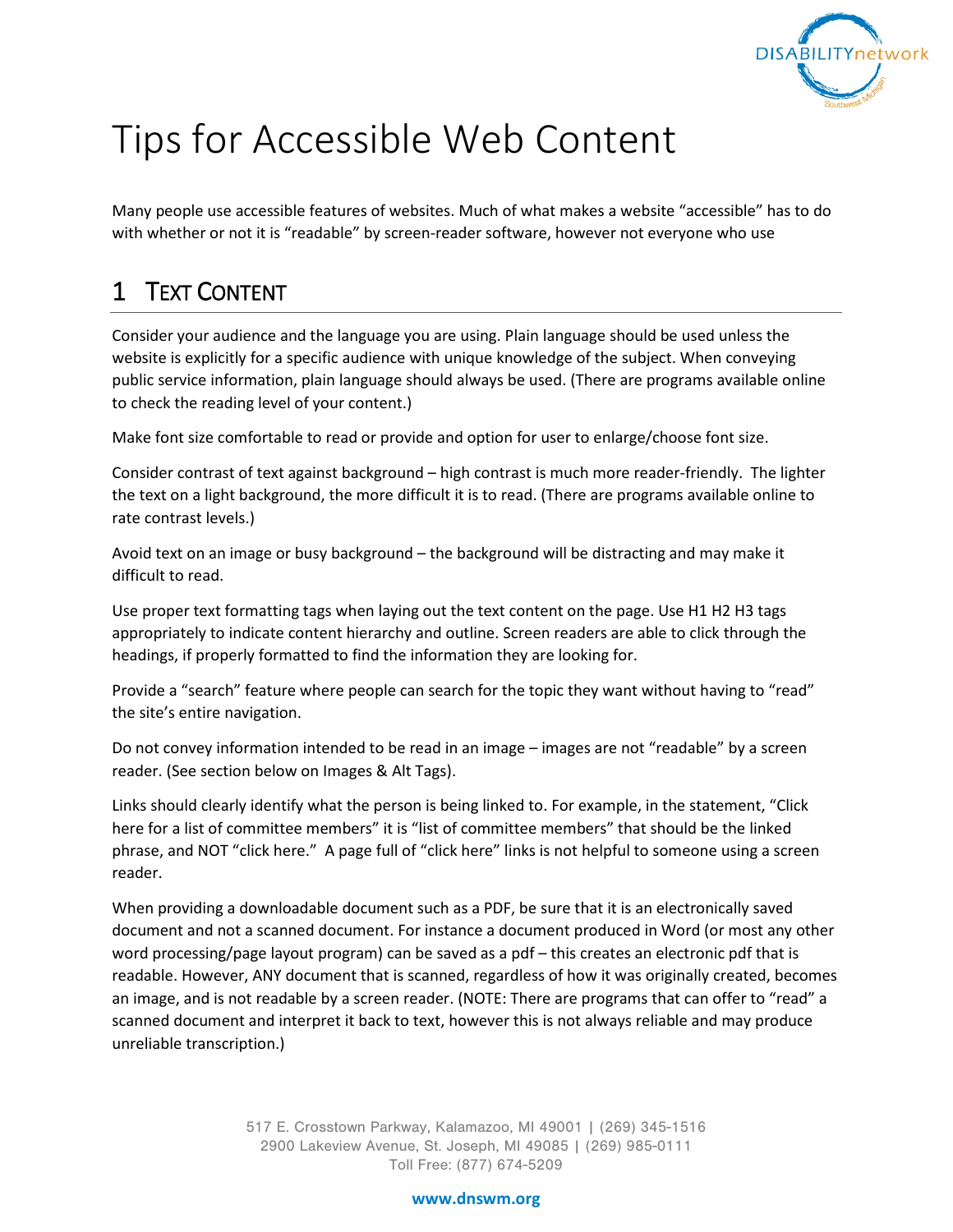

### 1.1 TABLES & GRAPHS

If your content is laid out in a table, make it as simple as possible. Most Web platforms will have basic accessibility built into their table layout.

When imbedding a table or graph into your content, consider that it is likely an image and not readable by a screen reader. All information conveyed in the table or graph should be provided additionally in an accessible format. If it is a small amount of info, this can be achieved with a caption. If the information is too lengthy to reasonably be placed on the page with the information, a link should be provided where a full breakdown of the information presented is offered in a descriptive text format on another page.

Info-graphics fall under this same category – any information that is presented in a visual format, should also be explained in a text format.

## 2 IMAGES & ALT TAGS

Images, regardless of their format, are not readable by a screen reader. The person using a screen reader will be informed that there is an image present, but they will not know what it is or if it is important to the context of what they are reading.

Any image conveying information should have a descriptive alt tag explaining the pertinent information.

Decorative images, that is images that are present solely for providing visual esthetic and do not communicate information, do not require a descriptive alt tag; they can be handled with either an empty alt tag (written as alt="" with a space between the double quotes) or a null alt tag (written as alt="" with no space between the quotes), either tells a screen reader to skip over the image. Note, this is not the same as not entering an alt tag at all – if there is not alt tag, a screen reader will identify each image and describe it with cryptic information such as the size dimensions of the image or other meaningless information that will be disruptive to the flow of information.

Image links should have an alt tag identifying the destination of the link. For instance if there is an image of children playing on a playground that links to a list of local playgrounds, the alt tag should read "link to local playgrounds" and NOT "children playing."

## 3 VIDEO CONTENT

All video content, weather linked or embedded, should include closed captions or a transcript or both. Closed captions allow the viewer to read along with the video, which is preferred. A transcript is simply the text content of the video provided separately from the video. Beware of "auto" captioning – there have been some epic fails that proved embarrassing for the video provider!

When creating video content, providing audio descriptions of what is being viewed provided accessibility for people who cannot view the video.

> 517 E. Crosstown Parkway, Kalamazoo, MI 49001 | (269) 345-1516 2900 Lakeview Avenue, St. Joseph, MI 49085 | (269) 985-0111 Toll Free: (877) 674-5209